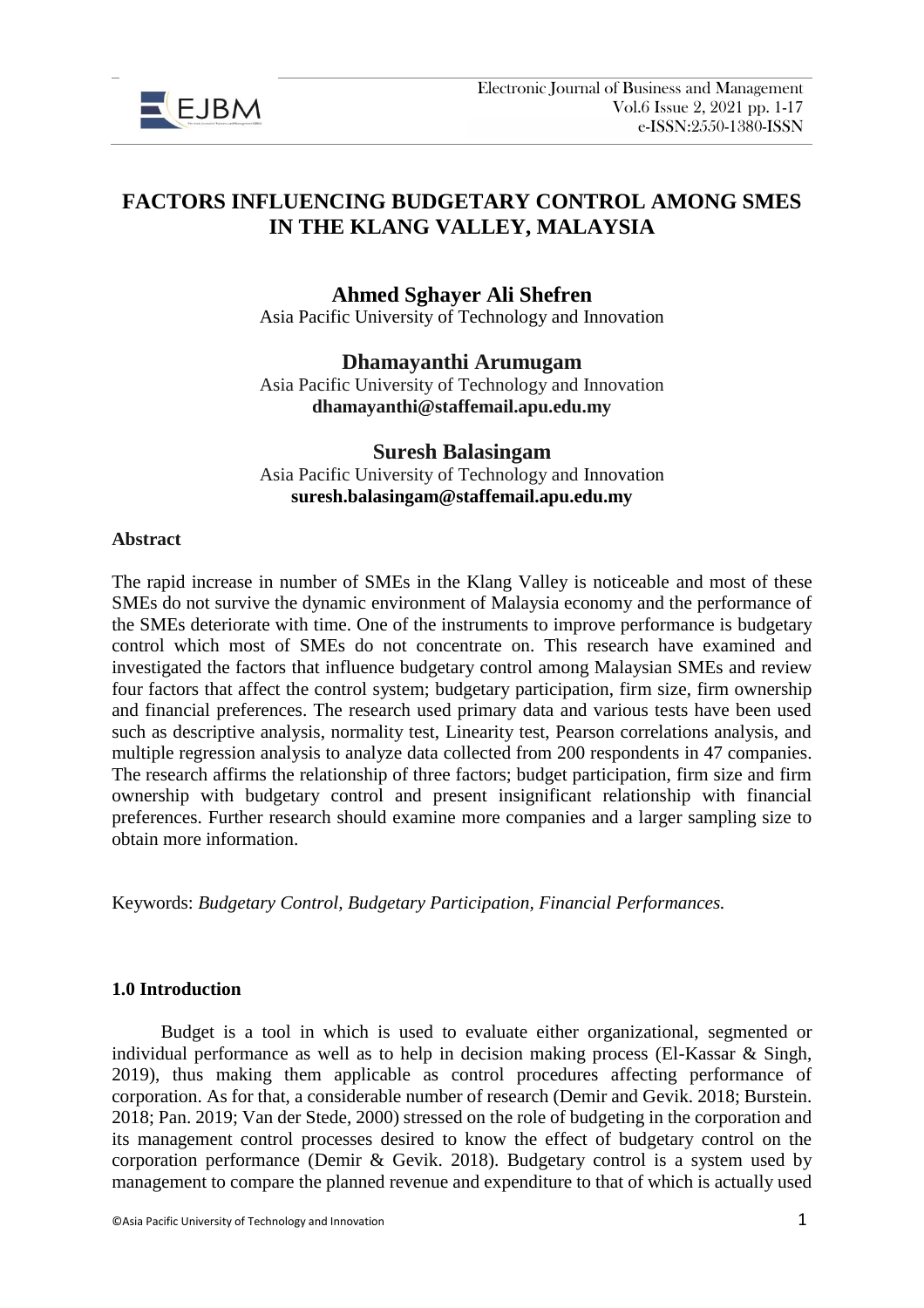

in order to see if the plans are being followed or need necessary adjustments to improve profit (Kamau, et al. 2017).

In business associations, budget control is formally related to the emergence of mechanical capitalization in the early 18th century, which introduced a test of modern administration. Nonetheless, be prepared when planning in the early stages of development and allow adjustments to perform assessments and compensate accordingly. Budget control framework helps the chiefs by examining the changing natural conditions of the organization. The data is to look at the conditions and dangers in the market. The purpose is to enable them to include incentives for competitors, as this is essential for encouraging spending plans because planning and budget control are closely related (Harelimana. 2017).

Organizations can run one of the following two budget forms based on production capacity. Firstly the fixed budget system, the financial plan remains unchanged regardless of the activity level, that is, the budget is created for a standard amount of budget. In the case of flexible budgeting, the budget is created for different production levels or capacity utilization, that is, the budget will vary according to the activity level. The fixed budget only runs at the production level and only under a set of conditions, while the flexible budget includes multiple budgets and runs under different conditions. The fixed budget limits expenditures within an appropriate range, so there is no room for any possible changes in the future. However, a flexible budget can accommodate expected overall economic changes that may occur during the budget period (Dauda. 2019).

Finance role is regarded as a vital part of SMEs development (Waheed and Siddiqui. 2019). *Financing preference* and access to credit are usually mentioned as a key obstacle in SMEs development worldwide. In Malaysia, SMEs commonly find it hard to get hold of financing with lack of sufficient documents to support loan application and weak form of recording and book-keeping being the limitations faced by Malaysian SMEs in gain access to financing (Pan. 2019). Ya'kob, et al. (2018) studied financing practices and challenges among technology-based SMEs in Malaysia revealed that 84.3% of respondent had troubles gaining external financing. Within this numbers, the loan due was too short to pay, insufficient amount of finance and difficulty in providing collateral are among difficulties faced by Malaysian SMEs (Haron and Ibrahim. 2016).

Therefore, this research focus toward the factors influencing budgetary control among SME's in the Klang Valley, Malaysia

#### **2.0 Problem Statement**

Attention was extensively highlighted to large companies, however, data and information on Malaysian SMEs are still deficient (Waheed and Siddiqui. 2019). For example, as to research on budgeting, majority of the earlier research emphasized on the budget of complex and large corporation or in developed countries. Ya'kob, et al. (2018) explained the wide use of budget in large and medium sized corporation in the UK by surveying 150 companies. Nevertheless, not many information or data were allocated for small companies or developing countries. The insufficient findings and results caused deficiency in present conceptual models and the lack or research about SMEs. All in all, this research will give a modest attention to the SMEs and its budgetary control (Demir and Gevik. 2018).

A stream of studies such as (Grossi, et al. 2016; Barasa, et al. 2017; Sharma & Frost, 2020) pointed out that subordinate improve their effectiveness in work as well as gaining additional information from the upper management duties and responsibilities through budgeting process. Discussion between different management levels was proven to be helpful to the budgeting process and clarifying the objectives and the methods of lower level managers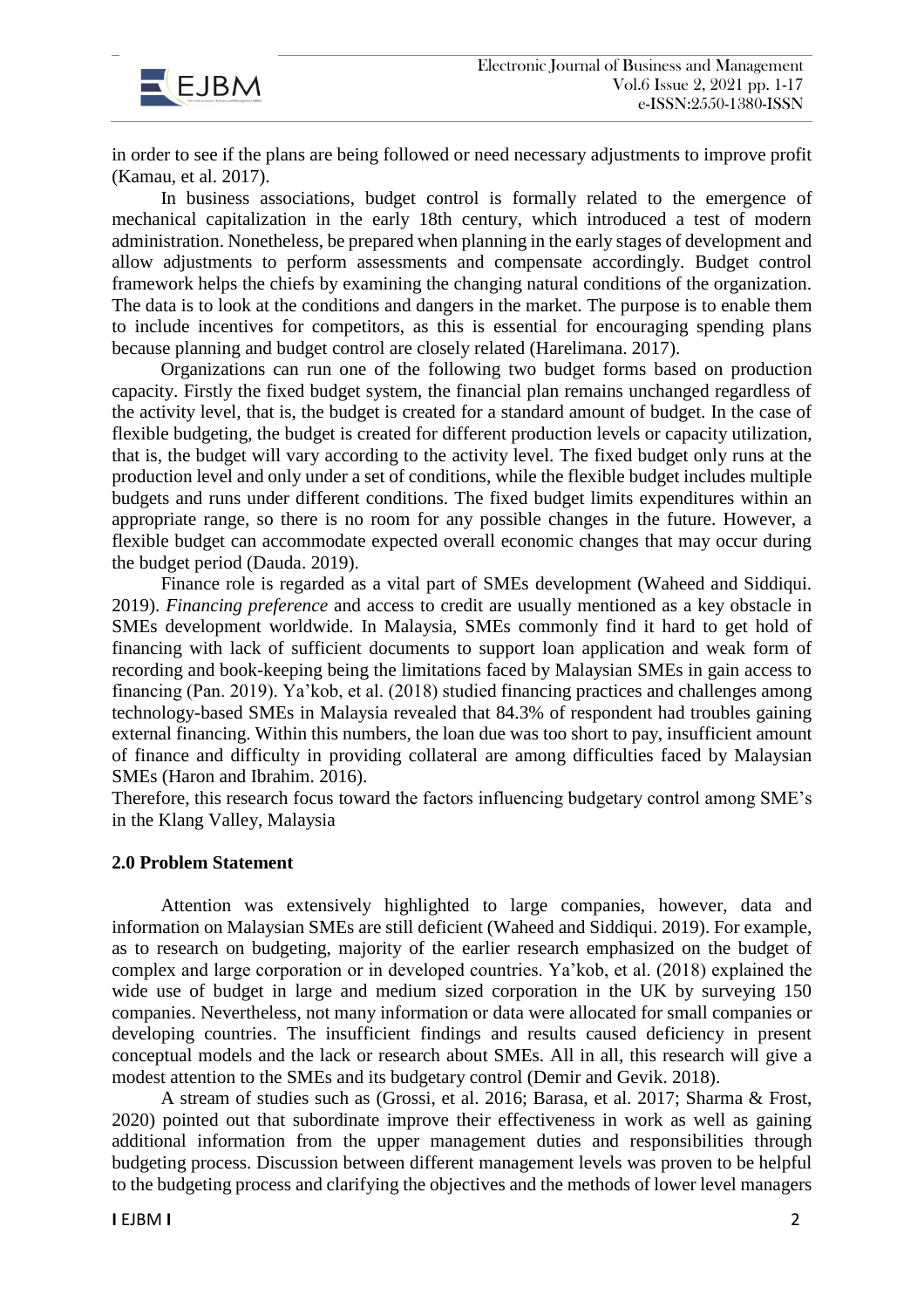

(Barasa, et al. 2017). The more information the subordinate provide through participation, the more likely the budgetary control will be efficient. In Malaysian SMEs, the participation of the subordinate and managers and the interaction and communication between each other will help providing adequate budgetary control to the enterprises. Regarding this matter, the first research question was asked.

Related to the impact of ownership on budgeting process, no applicable existing research that can be depended on. However, a positive support was given in some previous empirical research to the influence of ownership on the plan of management accounting system. Difoum (2020) describes further that two factors that affect the use of a more advanced and comprehensive management accounting methods are firstly, the introduction of competitive markets and firms are privately owned. Thus, overall, Malaysian SMEs are categorised into joint-ventures, family enterprises, state enterprises, private enterprises and share-holding firms. Generally, the management control system is affected by ownership thus affecting budgeting control as a function of the control system as well. However, the second research question was created to fill this gap. Need to specify the questions here

Similarly, Lin, et al (2019) considered firm size as a very vital factor associated to the adoption of more multifaceted systems of administration. However, considering research on the empirical management control, some few contingency studies have clearly reflected firm size as a variable that is contextual (Siren, et al. 2017; Ozcan. 2016). Considering Siren, et al (2017), one of the main contingency factors is firm size. As a firm becomes expanded, controls also start to be increased, so as to be able to deal with larger quantities of information (Ozcan. 2016). However, the third research question should confirm those studies.

Finally, In relation to SMEs managers' level of financing preferences, indifferent financing sources literatures shows that among SMEs managers, the most preferred means of internal financing is the retained earnings and the second source is shareholders own contribution and funds from associated companies which might be either parent, subsidiaries or associate companies (Daskalakis, Jarvis and Schizas, 2013). Moreover, Daskalakis, Jarvis and Schizas (2013) studied how financial preference influences budgetary process and control for small firm and stated its importance in budgeting process. This research focus on how financial preference influences budgetary control in small and medium sized enterprises.

### **3.0 Literature review**

Budget is a comprehensive quantitative plan that shows financial information over specific period of time. Be it short term or long term period, budget require management to anticipate sales, cash inflow and outflows and expenditures (Sulo, et al. 2017). Budget provide a thorough rational plan to the organizations' finance which help facilitating and enable making appropriate decisions. 'Budgeting' is the act of predicting future requirement of finance in and organization by preparing a budget (Panaedova. 2020). Theorists such as (Abdulshakour. 2020; Vanclay, et al. 2019; Garcia, et al. 2016) stated that internal operation of corporation and financial decision making will help achieving, through budgeting, multiple function of budgeting behaviour. The functions are evaluating, control, communicating, coordinating and planning. In short, budget is the process of predicting the financial requirement to maintain adequate performance.

The budgetary control aims at the maximization of profits of the enterprise. To achieve this aim, proper planning and coordination of different functions are undertaken. There is proper control over various capital and revenue expenditures. The resources are put to the best possible use. The working of different departments and sectors is properly coordinated. The budgets of different departments have a bearing on one another. The coordination of various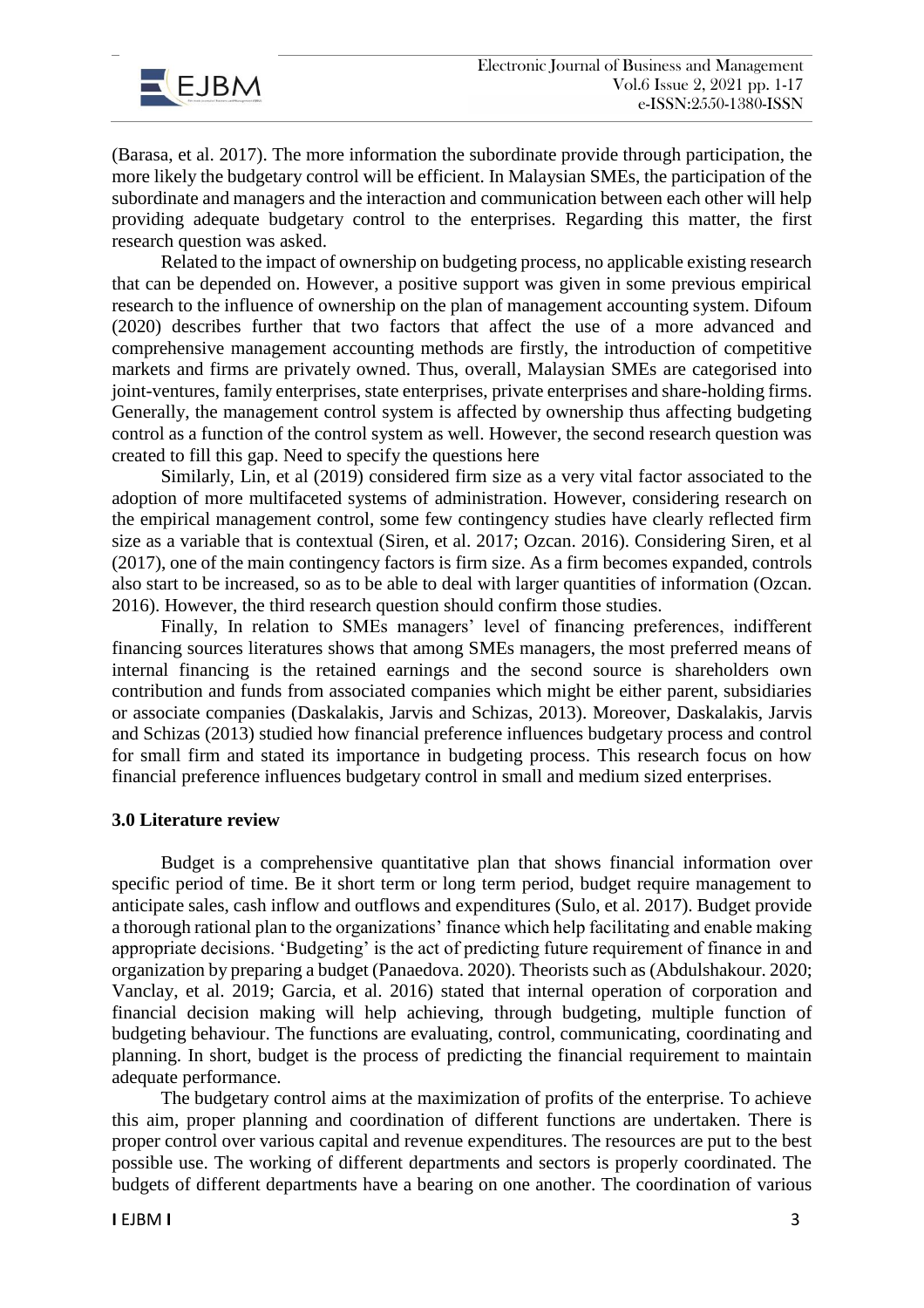



executives and subordinates is necessary for achieving budgeted targets (Traphi and Yaragol. 2018). Moreover, by providing targets to various departments, the budgetary control provides a tool for measuring managerial performance. The budgeted targets are compared to actual results and deviations are determined. The performance of each department is reported to the top management. This system enables the introduction of management by exception (Atuilik, et al 2019).

Firm employees who work in budget process are expected to participate in budget setting and the goals to be achieved from budget objectives, organization members are to be involved in reviewing budget objectives with the management (Widiawati & RS. 2019). Budget participation happen when there is a communication between superior and subordinate to identify the reasons, when budget variances occur, as to what cause the variances, this also help to improve decision making process and facilitate taking corrective measures. Hence, the involvement of managers of different levels of management in budgetary process as well as affecting the final decision on budgetary goals is commonly referred to as budgetary participation (Glonti, et al. 2018).

*H1: There is a relationship between budget participation and budgetary control of SMEs.*

Gheno (2019) literature of budgeting always associates the practice of budgeting procedure in larger association with that of a small association. Tontini, et al (2016) conducts a study that basically relies on finding budget-related conduct and approaches were posted to nineteen firms in the electronics industry. His results firstly shows that larger more varied firms tend to use more sophisticated budgeting. Also, smaller organisation in contrast tends to depend not much on formal budgeting. Secondly, merchant plug out that budgeting results to better performances in vast organisation, than in smaller ones. Batra & Verma (2017) inspect budgeting practices by using a questionnaire survey of 54 medium and vast sized firms situated in India. In their study, budgeting practice include, budgeting plan and control, budgeting participation and rewards, and performance evaluation. Also, they state that if there is an increase in organisation size, organisation tend to implement a more inclusive budgeting process and to achieve a better control. The size of an organisation and its density of operation generally affect the nature of the budgeting it should adopt and eventually affect the organisation over all budgetary control. Organisation size, in addition, is also one of common variables used in the quantitative research.

*H2: Budgetary control is influenced by firm size.*

Related to the impact of ownership on budgeting process, no applicable existing research that can be depended on. However, a positive support was given in some previous empirical research to the influence of ownership on the plan of management accounting system. Ogungbade (2017) examined circulation of procedures in managerial accounting in Nigeria firms. He carried out a survey in order to compare the practice of management accounting methods between joint ventures (JV) and SOEs in Nigeria. (Batra & Verma, 2017) research suggests that Indian firms that have foreign partners operating join venture seemed to have a have a more comprehensive and innovative techniques in management accounting better than that of firms without foreign partners operations normally sate-owned. Their research proves the point that different ownerships have a significant effect on both the content and development of management accounting. Difoum (2020) describes further that two factors that affect the use of a more advanced and comprehensive management accounting methods are firstly, the introduction of competitive markets and firms are privately owned. Even though, from the Sharma & Frost (2020) research, a positive relationship is concluded between ownership and the management accounting system, their analysis is built on large or listed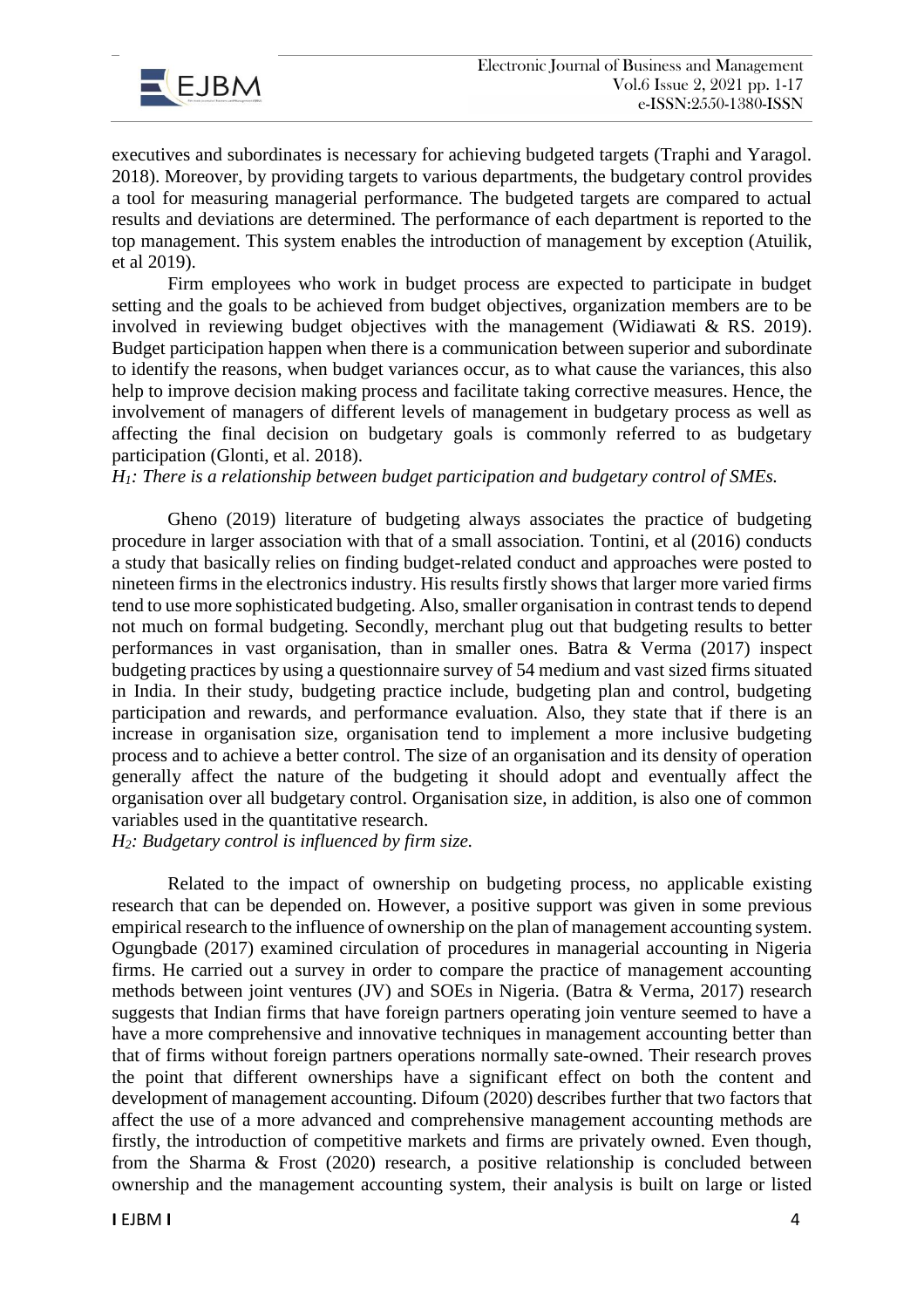

firms. For small firms, an unclear relationship still exists. It is of great importance to study how ownership influences budgetary control in small firms. Turner (2017) stated that firms that state-owned are different from private ones in two ways. First, not all of state-owned enterprise are govern by the Corporation Law in China. Second, in contrast with private firms that conduct business purely for profit making concerns, state-owned enterprise combines both profitmaking and non-profit making objectives.

*H3: Budgetary control is influenced by firm ownership*

A very vital managerial role, mainly one that is associated to the subject of financing decision is important element in this study related to managerial preferences in relation to different sources of financing (Decaire. 2019). Even though managerial preferences might not exactly be like the observed capital structures, information gathered will propose proof of motivations regarding the financial decision (Meng, et al. 2020). They also clearly show that there are evidences of relative lack of published papers working on the effect of firm owners' business preferences, goals and objectives on matters associated to SMEs financing. Combining managerial elements in increasing understanding of financial practices among SMEs is highly important and required. In relation to SMEs managers' level of financing preferences, indifferent financing sources results shows that among SMEs managers, the most preferred means of internal financing is the retained earnings and the second source is shareholders own contribution and funds from associated companies which might be either parent, subsidiaries or associate companies (Daskalakis, Jarvis and Schizas, 2013). *H4: Budgetary control is influenced by financial Preferences.*

Most of the researchers did not approach the factors that affect the budgetary control and instead used budgetary control as an independent variable. Seeing how budgetary control is a wide topic to approach on its own as an independent variable, this research will focus on what affects budgetary control as a whole and the area that this study will be conducted upon is the SMEs in Klang Valley, Malaysia.

### **4.0 Methodology**

This research is based on quantitative analyse and based on survey method covering the senior managers and employees of SMEs in the Klang Valley, Malaysia. Random sampling was adopted for the study due to the reason that the population is very high. The research work is mainly based on primary data collected from the sample respondents by administering a questionnaire developed for the purpose. A structured questionnaire was designed to fulfill the research objectives and a pilot study was made to 30 respondents to pretest the research instrument, check the validity of the questions and to improve upon the study design prior to performance of the full-scale research project. An online questionnaire was framed with the survey questions and the same was mailed to the sample respondents. The instrument was administered through mail to 350 respondents out of which, 200 responses were obtained.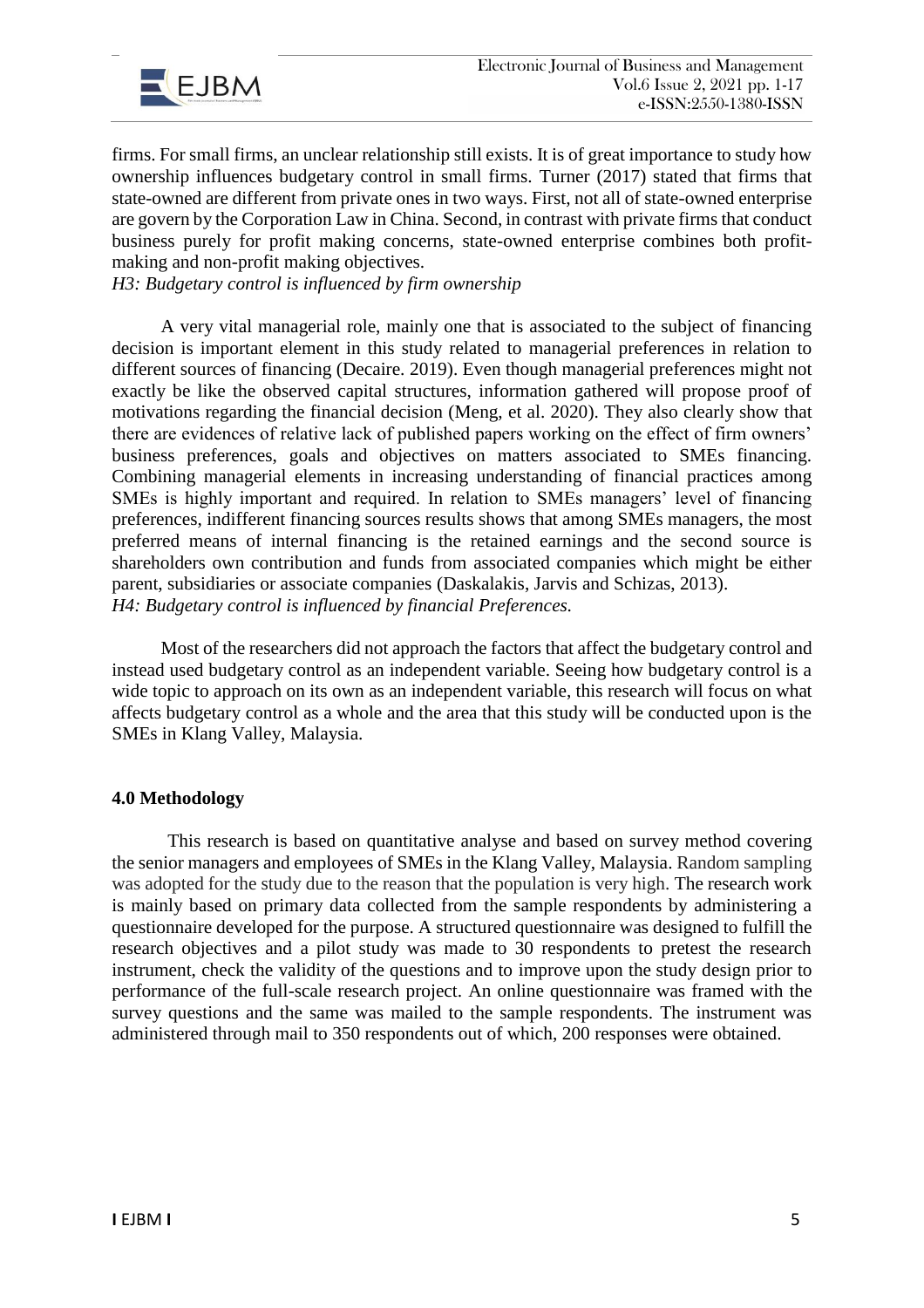



### **Figure 1: Conceptual Framework**

#### **5.0 Analysis and Result**

This part deals with the analysis and interpretation of the factors influencing the Budgetary Control in SMEs in Malaysia. Apart from defining the demographic characteristics and education profile of the respondent, the study also focuses on the Budgetary participation, Firm Ownership, Firm Size and Financial Preference. Data was collected through a structured questionnaire from the respondents for this research study. The data collected from the respondents were coded and systematically analyzed and presented under various headings in the following pages. Appropriate statistical tools were applied based on the problem being studied and the results were presented. The tools and techniques used for the analysis are Percentage, Mean Score and Regression Model.

### **5.1 Reliability Test**

### **Table 1: Reliability test for all the variables**

### **Reliability Statistics**

| Cronbach's | N of Items |
|------------|------------|
| Alpha      |            |
| 922        |            |

Source: Primary Data

The reliability of the respondents' feedback is .922 which reflects an excellent internal consistency and reliability of questions asked.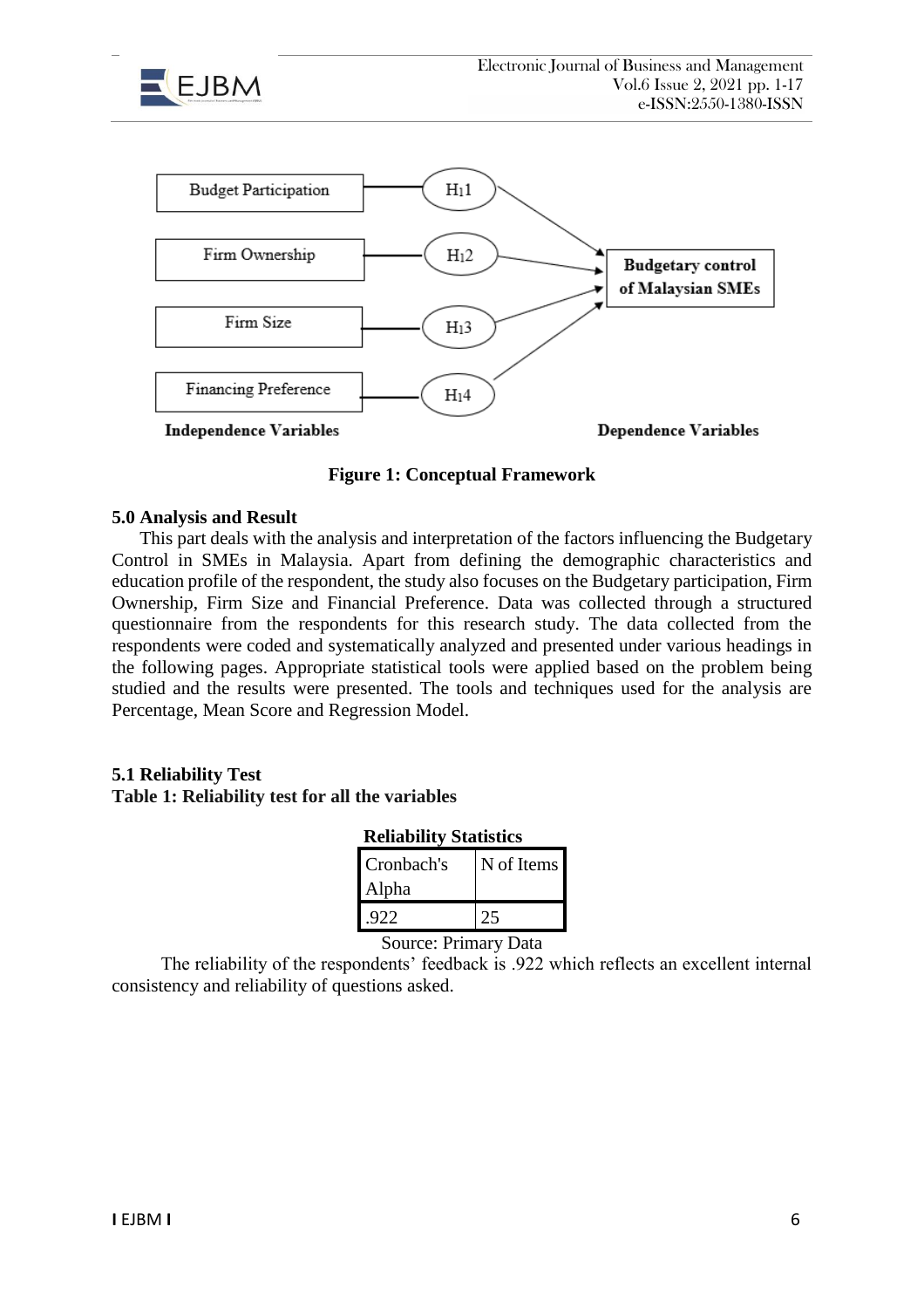

# **Table 2: Reliability test for each variable.**

|                     | <b>Budgetary</b><br><b>Control</b> | <b>Budgetary</b><br><b>Participation</b> | <b>Firm Size</b> | Firm<br>Ownership | <b>Financial</b><br><b>Preferences</b> |
|---------------------|------------------------------------|------------------------------------------|------------------|-------------------|----------------------------------------|
| Cronbach's<br>Alpha | 0.675                              | 0.78                                     | 0.826            | 0.757             | 0.779                                  |
| N of Items          |                                    |                                          |                  |                   |                                        |

Source: Primary Data

Table 6.1.2 shows that all the variables are reliable and the questions asked for each variable have reliability higher than .60. Budgetary control reliability is the lowest with a percentage of .675, nevertheless, it is acceptable.

# **5.2 Multiple Regression Analysis**

### **Table 3: Model Summary**

| Model R |                   | R Square   Adjusted |        | R Std. Error of Durbin- |               |
|---------|-------------------|---------------------|--------|-------------------------|---------------|
|         |                   |                     | Square | the Estimate            | <b>Watson</b> |
|         | .812 <sup>a</sup> | .659                | .652   | .39151                  | 2.443         |

Source: Primary Data

In table 3, the value of  $r^2$  is .659. It means that .659 of the dependent variable budgetary control is explained by the independent variables proposed in this research while the remaining 34.1% is explained by other variables. The Durbin-Watson value is 2.44, which reflect no autocorrelation between each of independent variables. Ideally, the value of Durbin-Watson should be between 1 to 3.

## **Table 4: ANOVA Test Result**

| Model |            | Sum<br>Squares | $of$ Df | Mean Square   F |        | Sig.              |
|-------|------------|----------------|---------|-----------------|--------|-------------------|
|       | Regression | 57.676         |         | 14.419          | 94.068 | .000 <sup>b</sup> |
|       | Residual   | 29.890         | 195     | .153            |        |                   |
|       | Total      | 87.566         | 199     |                 |        |                   |

Source: Primary Data

Table 4.21 shows that all the variables proposed in the conceptual framework are accepted. df result was 4 which means that all independent variables affects budgetary control. Therefore, the model proposed is fit and can be used. There is also the significance result of .000, which is below .05. F-value was 94.068 at a significance level of .000. This shows there is a significant relationship between the dependent variable and independent variables.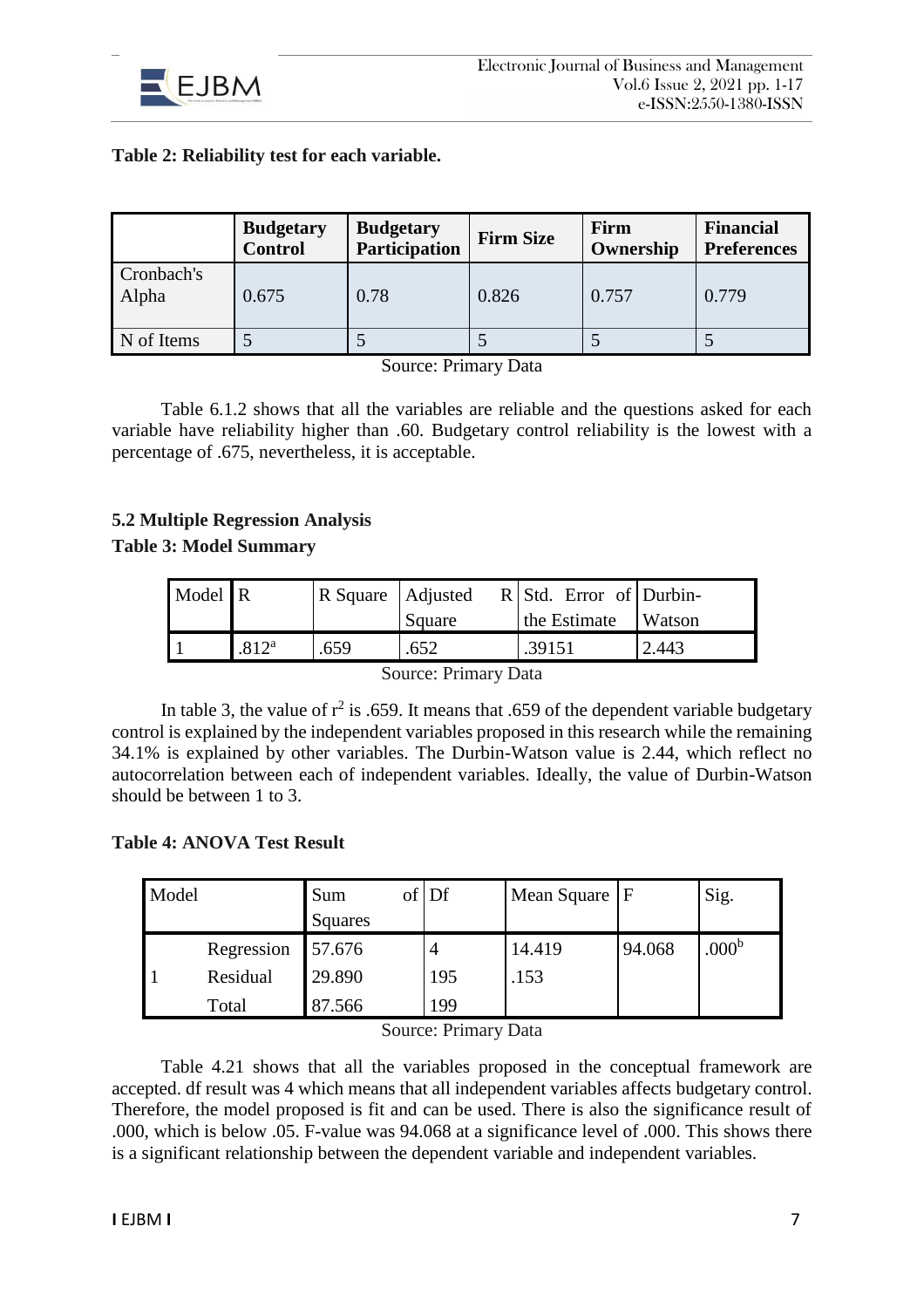

## **Table 5: Coefficients**

| <b>Model</b> |                                        | <b>Unstandardized</b><br><b>Coefficients</b> |                      | <b>Standardiz</b><br>ed<br><b>Coefficient</b><br>S | t     | Sig.  | <b>Collinearity</b><br><b>Statistics</b> |            |
|--------------|----------------------------------------|----------------------------------------------|----------------------|----------------------------------------------------|-------|-------|------------------------------------------|------------|
|              |                                        | B                                            | Std.<br><b>Error</b> | <b>Beta</b>                                        |       |       | <b>Toleranc</b><br>e                     | <b>VIF</b> |
| $\mathbf{1}$ | (Constant)                             | 0.979                                        | 0.154                |                                                    | 6.337 | 0.000 |                                          |            |
|              | <b>Budgetary</b><br>Participation      | 0.176                                        | 0.053                | 0.217                                              | 3.328 | 0.001 | 0.411                                    | 2.432      |
|              | <b>Firm Size</b>                       | 0.322                                        | 0.045                | 0.436                                              | 7.115 | 0.000 | 0.466                                    | 2.147      |
|              | Firm<br>Ownership                      | 0.206                                        | 0.052                | 0.236                                              | 3.949 | 0.000 | 0.491                                    | 2.037      |
|              | <b>Financial</b><br><b>Preferences</b> | 0.045                                        | 0.051                | 0.054                                              | 0.890 | 0.375 | 0.481                                    | 2.080      |

Source: Primary Data

In chapter three, the research equation was proposed as  $BC = c + \beta BP + \beta FS + \beta FO +$  $\beta$  FP + e. After substituting the B values, the equation will be as follows; BC = .979 + .176 BP + .322 FS + .206 FO + .045 FP + .154. This equation shows that for every unit increase in the budgetary control, there will be an increase in the budgetary participation by .176 and an increase in the firm size by .322. There will be an increase in firm ownership and financial preferences by .206 and .045 respectively. It can be seen that highest impact on budgetary control will be in firm size while the lowest impact will be in financial preferences. No serious Multi Collinearity was found in the variables. Variance inflation factors (VIF)

should be  $1 < VIF < 10$ . The sum of the VIF values will make 8.696, which is below 10. Table 4 shows that there is a relationship between budgetary participation and budgetary control as the p-value are lower than .05 with a t-value of 3.328. It is sufficient to claim that there is a relationship between the dependent variable and budgetary participation. Budget participation increase the shared of information about budget and help in providing accurate plans and control. Qi, Y. (2010) found that there was a significantly positive relationship between budgetary participation and performances of SMEs. He measured the performance of SMEs through budgetary control and stated that budgetary participation is linked to budgetary control. Chenllall and Brownell (1988) research in the past as well had similar findings that budgetary control is improved through budgetary participation due to the information shared. Therefore, the null hypothesis is rejected.

There is a relationship between the firm size and the budgetary control as the p-value is .000 with a t-value of 7.115. This shows that there is a good relationship between the dependent variable and firm size. Small firm tend to implement a lesser formalised control to reduce costs while medium sized enterprises have a better control to comprehend many aspects of the budget. That is why when firm grow in size, they tend to improve their budgetary control to keep track of the expenses and income. Joshi, Al-Mudhaki and Bremser (2003) examined a number of firms in Bahrain to study the formality of the budgetary control system, they reached a conclusion where the small the firm gets the weaker its control over budget and the less formality it has. Beatrice and Thuo (2013) the supported the earlier findings by stating that most medium sized enterprises have a better control system than the small firms studied. They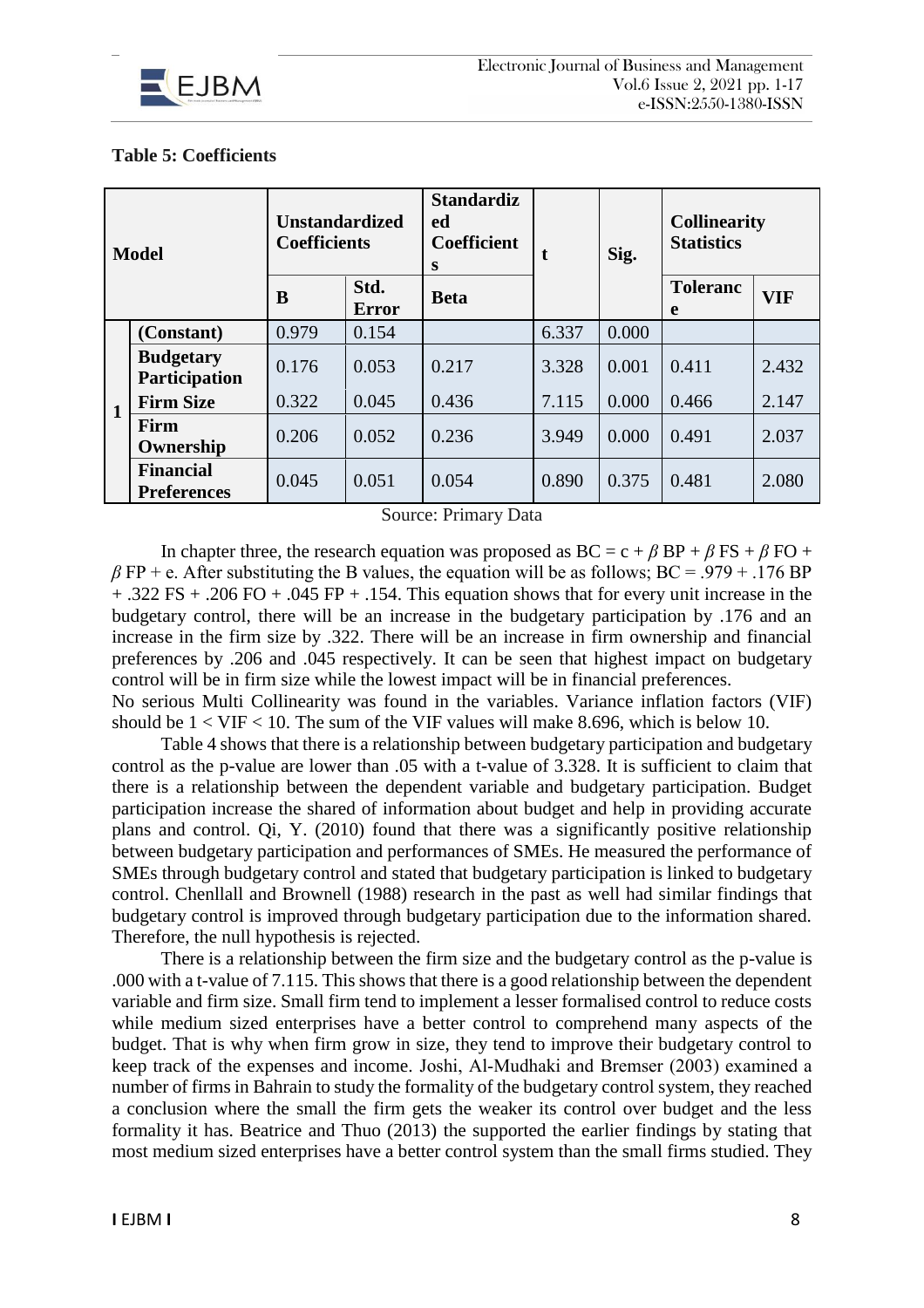

said that as the company gets bigger, managers tend to adopt a more comprehensive system to perform efficiently. Therefore, the null hypothesis is rejected.

There is a relationship between the firm ownership and the budgetary control as the pvalue is .000 with a t-value of 3.949. This shows that there is a good relationship between the dependent variable and firm ownership. In less formalised firms such as small firms, owners who have the authority and control the business tend to control budget as to what fit the enterprise. Owners do influence budgetary control which stems from the belief that if they do not do it, who would? Since they are the highest decision makers. Kerosi (2018) studied the effect of ownership on joint venture companies and stated that the ownership may affect its control. In their study they said that foreign investors tend to control the flow of the firm differently than that of local owners. O'Connor et al (2004) studied the effect of ownership to the performance and stated that owners do influence the performance of small and medium companies. Therefore, the null hypothesis is rejected.

There is no relationship between the financial preferences and the budgetary control as the p-value is .375 with a t-value of .890. This shows that there is a weak relationship between the dependent variable and financial preferences. Managers expressed that there is hardly a relationship between budget control and financial preference because control is the action of implement the plans correctly without diversion. If the plans changed after implementation that shows that the control is not doing its purpose and the company would have budget variances. Daskalakis, Jarvis and Schizas (2013) studied how financial preference influences budgetary process and control for small firm and stated its importance in budgeting process. They did not state about the control process yet they focused on the planning process. Financial preferences affect budgetary planning to accommodate the funds obtained, however, it may not affect the control since it is the practice of what was planned. Therefore, null hypothesis is not rejected.

#### **6.0 Recommendation**

Throughout the course of doing the research, there are few matters to be considered when doing the same topic. One of which the researcher should involve a higher number of respondents to improve the accuracy of the findings and help in contributing a better information to the literatures on the budgetary control.

There were four factors proposed in chapter one that influenced the control of budget in SMEs. One of the factors, financial preferences, was rejected however. Therefore, a more detailed study should be conducted by including more independent variables to get a better understanding on the factors influencing budgetary control of SMEs. Some of the factors could be either *Environment and economy* or *Change in accounting principle* as it was used by other researchers but forsaken in this research.

The questionnaire used in the research contained only 25 questions to express the relationship between budgetary control and budgetary participation, firm size, firm ownership and financial preferences. In future research, it is recommended not to stick to five questions only for each variable but to ask a minimum of 7 to 8 question per variable. This will improve the results gained and could contribute better findings on the matter of budgetary control.

It is recommended that the researches are based on underlying disciplines, such as the behavioral sciences and economics, and strongly encouraged the conduct of hypothesis-testing research. Moreover, the integration of primary data and secondary data resources is very important to achieve more accurate results. Where the primary and secondary data may support each other and increase the significance of the study.

Furthermore, this research has limiting time and was conducted in hard time due to COVID-19 pandemic, hence it is recommended to use the opportunities in the future for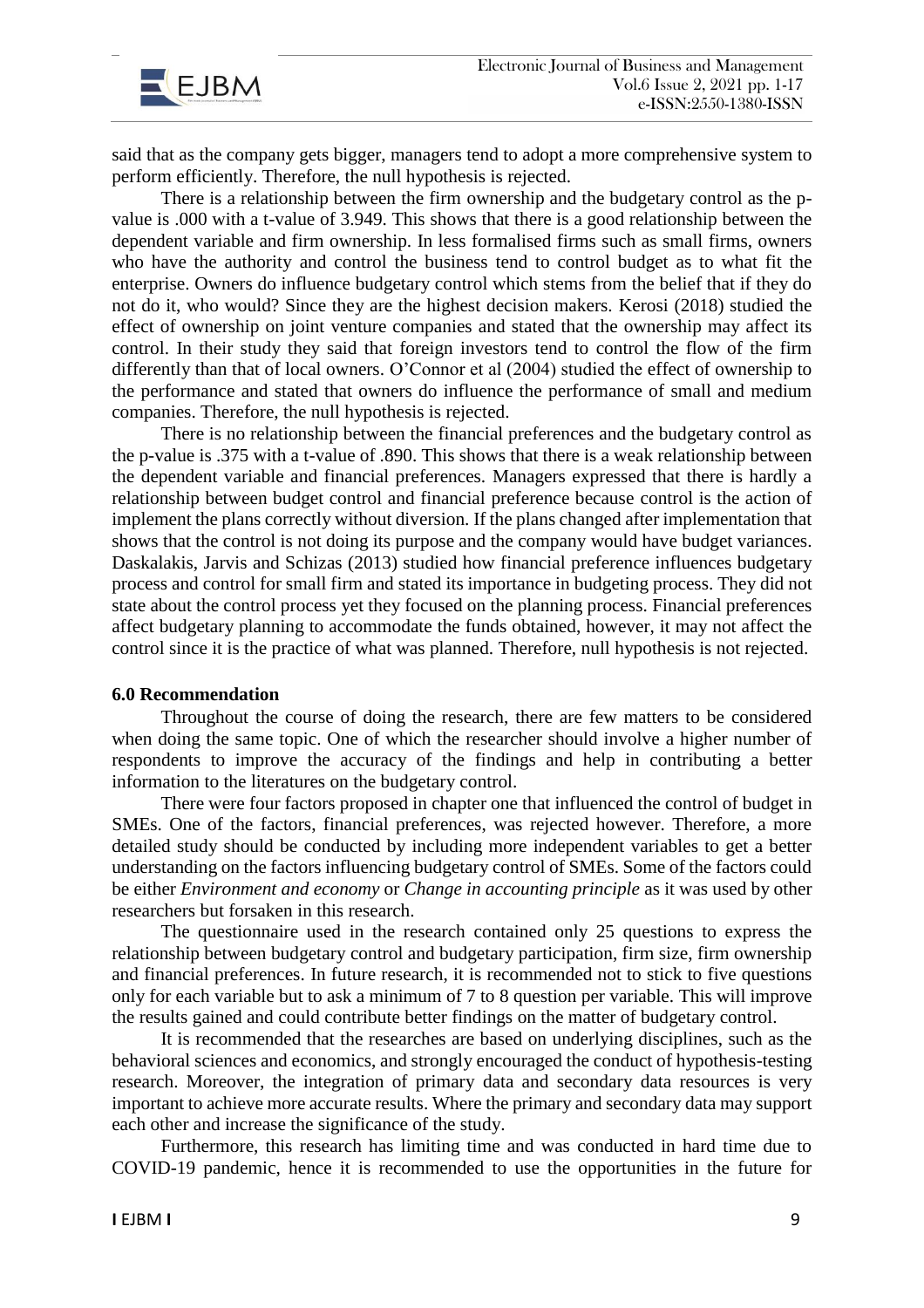

making interviews and site visits to get a better idea about the real budgetary control issues and challenges. Face to face interviews will benefit the researchers in the future to determine the most critical factors influencing the budgetary control in the small and medium enterprises. In addition, meeting the expert accountant from several SMEs would increase the researcher's knowledge and help him to find his/her way to perform better in the research journey.

### **7.0 References**

- Abdulshakour, S., 2020. Impact of financial statements for financial decision-making. Open Science Journal, 5(2).
- Maelah, R. and Yadzid, N.H.N., 2018. Budgetary control, corporate culture and performance of small and medium enterprises (SMEs) in Malaysia. International Journal of Globalisation and Small Business, 10(1), pp.77-99.
- Harelimana, J.B., 2017. The Effect of Budgetary Control on Financial Performance of Kigali Serena hotel in Rwanda.
- Dauda, H., 2019. Examining the Role of Budgeting and Budgetary Control in Achieving Objectives of Business Organisations.
- Adane, Y.G., Engida, T., Asfaw, Y.A., Van Passel, S., Dirar, S.A., Lakew, T.B., Regasa, D.G., Azadi, H., Gebremichael, B.Z., Gessesse, H. and Diro, B.A., 2019. Determinants of profitability of commercial banks in a developing country: evidence from ethiopia. Agricultural Economics, 8, p.5.
- Arnold, M. and Artz, M., 2019. The use of a single budget or separate budgets for planning and performance evaluation. Accounting, organizations and society, 73, pp.50-67.
- Atuilik, W.A., Peregrino-Brimah, R.A., Salia, H. and Adafula, B., 2019. Budgeting and budgetary control in the Ghana health service.
- Babbie, E.R., 2011. Introduction to social research. Wadsworth Cengage learning.
- Barasa, E.W., Cleary, S., Molyneux, S. and English, M., 2017. Setting healthcare priorities: a description and evaluation of the budgeting and planning process in county hospitals in Kenya. Health policy and planning, 32(3), pp.329-337.
- Batra, R. and Verma, S., 2017. Capital budgeting practices in Indian companies. IIMB Management Review, 29(1), pp.29-44.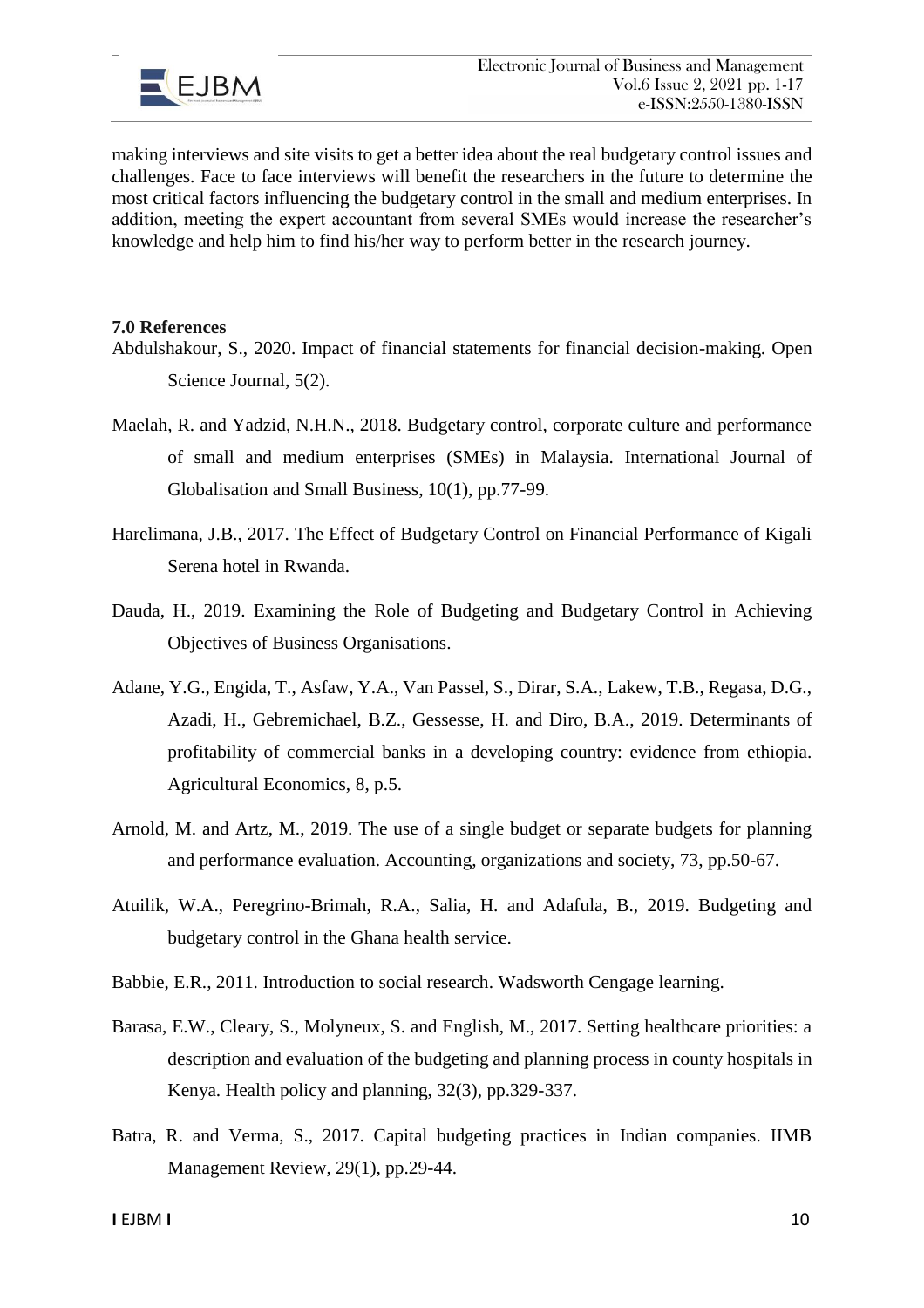

Bell, E., Bryman, A. and Harley, B., 2018. Business research methods. Oxford university press.

- Burstein, C., 2018. The implementation of performance appraisal systems for all federal employees in accord with the provisions of the Civil Service Reform Act of 1978, coupled with a new era of budgetary austerity, has resulted in perceptible changes in the federal management environment. Top managers are more closely scrutinizing the use of. Performance Based Budgeting.
- Bybordi, N., Ousama, A.A. and Shreim, O.S., (2019). Analysis of the budgeting system: a case study of a manufacturing company.
- Chiu, C.H., Choi, T.M., Dai, X., Shen, B. and Zheng, J.H., 2018. Optimal advertising budget allocation in luxury fashion markets with social influences: a mean‐variance analysis. Production and Operations Management, 27(8), pp.1611-1629.
- Codesso, M.M. and Lunkes, R.J., 2016. Disclosure of budgeting planning, execution and control practices: A survey on Brazilian public ports. BASE-Revista de Administração e Contabilidade da Unisinos, 13(1), pp.65-78.
- Daskalakis, N., Jarvis, R. and Schizas, E., 2013. Financing practices and preferences for micro and small firms. Journal of Small Business and Enterprise Development.
- Demir, M. And Geyik, O., 2018. Historical development of budget right concept and effective use of budget right. Public finance & public administration, p.9.
- Difoum Nkongo, C., 2020. Ownership Gaps in Implementing Performance-Based Program Budgeting in Ghana and Cameroon: A DIY Process Between Mimicry, Mirages, and Mirrors (Doctoral dissertation, Université d'Ottawa/University of Ottawa).

dos Santos, G.C., Bonacim, C.A.G. and Gaio, L.E., 2020. Health service in Brazilian private and public hospitals: Budgetary participation, feedback and performance from clinical managers perception. African Journal of Business Management, 14(11), pp.457-466.

- Elhamma, A., 2015. The relationship between budgetary evaluation, firm size and performance. Journal of Management Development.
- El-Kassar, A.N. and Singh, S.K., 2019. Green innovation and organizational performance: the influence of big data and the moderating role of management commitment and HR practices. Technological Forecasting and Social Change, 144, pp.483-498.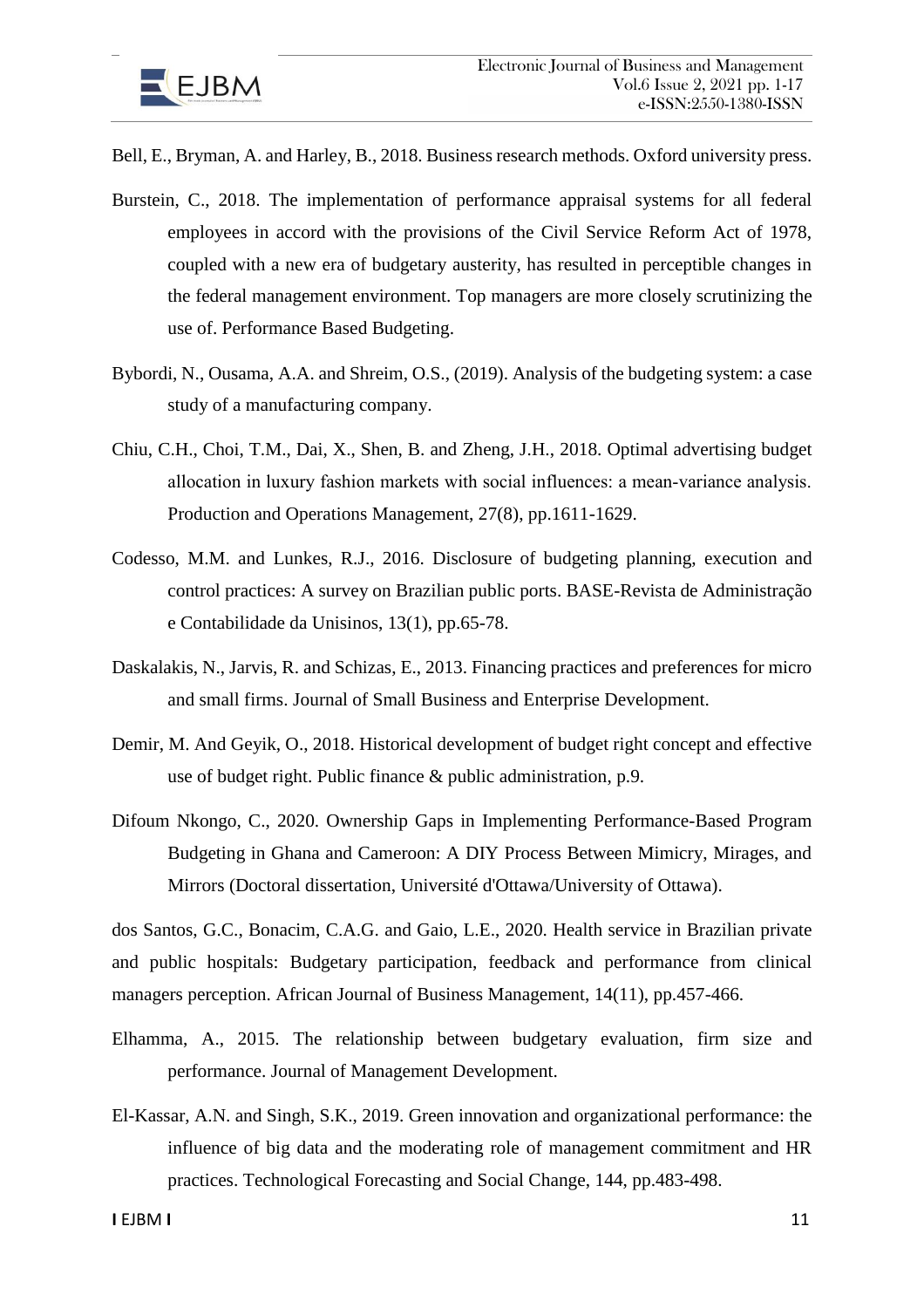

- Flannery, K., Drea, E., Hudspeth, L., Corman, S., Gao, X., Xue, M. and Miao, R., 2017. Budgetary impact of cabazitaxel use after docetaxel treatment for metastatic castrationresistant prostate cancer. Journal of Managed Care & Specialty Pharmacy, 23(4), pp.416-426.
- Gachoka, N., Aduda, J., Kaijage, E. and Okiro, K., 2018. The intervening effect of internal controls on the relationship between budgeting process and performance of churches in Kenya. Journal of Finance and Investment Analysis, 7(2), pp.53-79.
- Garcia, S., Cintra, Y., Rita de Cássia, S.R. and Lima, F.G., 2016. Corporate sustainability management: a proposed multi-criteria model to support balanced decision-making. Journal of Cleaner Production, 136, pp.181-196.
- Garnett, S.T., Luck, L., Zander, K.K., Pandit, R., Gunawardena, A. and Pannell, D., 2019. Improved budgetary planning for threatened species and ecological community recovery plans.
- Gassner, D., Gofen, A. and Raaphorst, N., 2020. Performance management from the bottom up. Public Management Review, pp.1-18.
- Gebru, G.H., 2009. Financing preferences of micro and small enterprise owners in Tigray: does POH hold?. Journal of Small Business and Enterprise Development.
- George, D. and Mallery, P., 2012. IMB SPSS for windows statistics 19 step by step: A simple guide and reference.
- Gheno, G., 2019. The Capital Budgeting Process How Italian Medium Size Firms deal with Investment Decisions (Bachelor's thesis, Università Ca'Foscari Venezia).
- Glonti, V., Zhiyenbayev, M. and Manvelidze, R., 2018. The method of estimating the regional budgetary process. In MATEC Web of Conferences (Vol. 212, p. 08029). EDP Sciences.
- Gooneratne, T.N. and Hoque, Z., 2016. Institutions, agency and the institutionalization of budgetary control in a hybrid state-owned entity. Critical perspectives on accounting, 36, pp.58-70.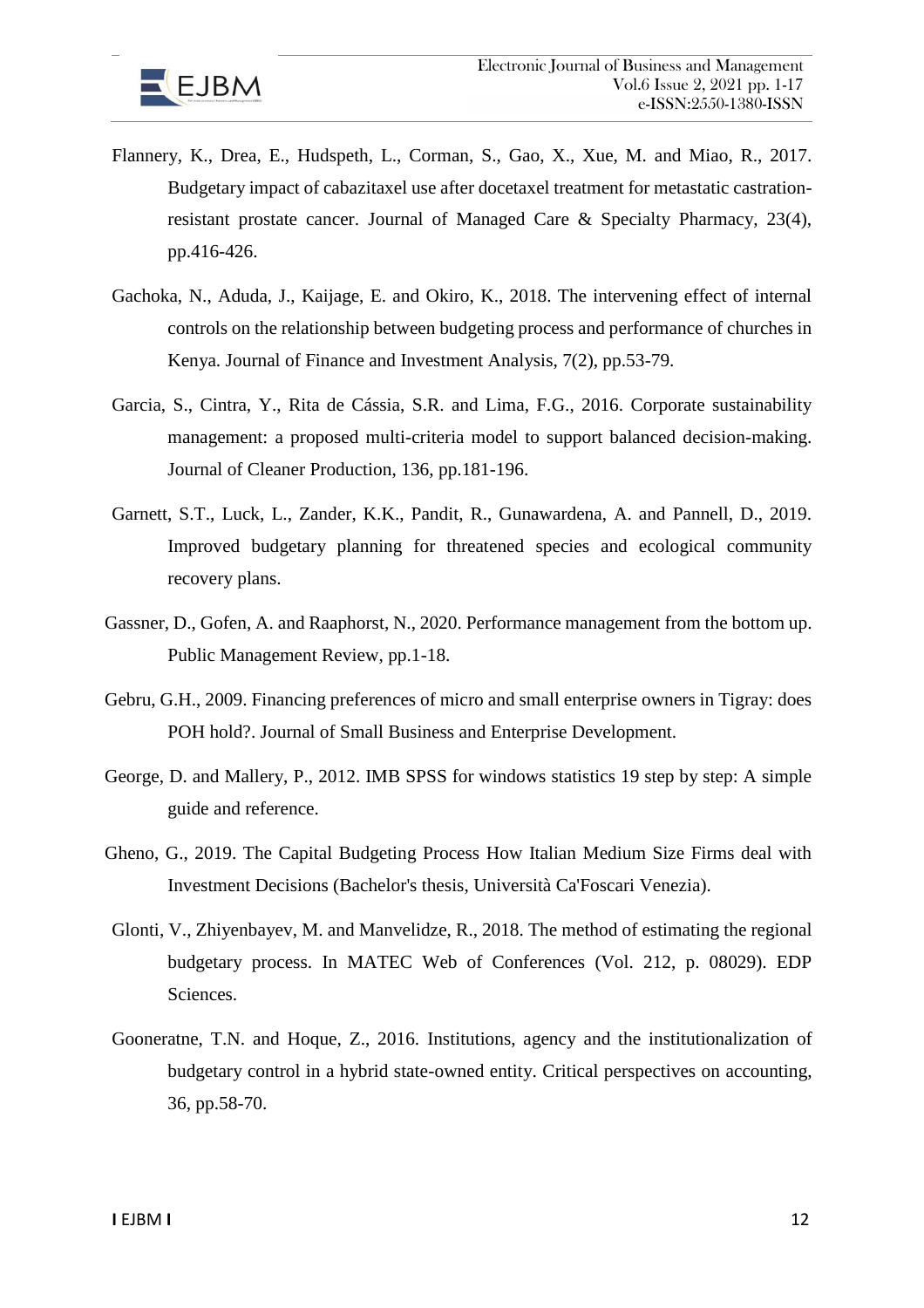

- Gordon, V., Osgood Jr, J.L. and Boden, D., 2017. The role of citizen participation and the use of social media platforms in the participatory budgeting process. International Journal of Public Administration, 40(1), pp.65-76.
- Grama-Vigouroux, S., Saidi, S., Berthinier-Poncet, A., Vanhaverbeke, W. and Madanamoothoo, A., 2019. From closed to open: A comparative stakeholder approach for developing open innovation activities in SMEs. Journal of Business Research.
- Grossi, G., Reichard, C. and Ruggiero, P., 2016. Appropriateness and use of performance information in the budgeting process: Some experiences from German and Italian municipalities. Public Performance & Management Review, 39(3), pp.581-606.
- Hammami, H., Al-Omiri, M., Bouraoui, T. and Anam, O.A., 2019. Target costing: adoption and its relationships with competition intensity, intended strategy and firm size. Asia-Pacific Management Accounting Journal, 14(3), pp.223-250.
- Harelimana, J.B., 2017. The Effect of Budgetary Control on Financial Performance of Kigali Serena hotel in Rwanda.
- Haron, R. And Ibrahim, K., 2016. Islamic financing in mitigating access to financing problems of smes in Malaysia: a survey analysis. Intellectual Discourse, 24.
- Joshi, P.L., Al‐Mudhaki, J. and Bremser, W.G., 2003. Corporate budget planning, control and performance evaluation in Bahrain. Managerial Auditing Journal.
- Kamau, J.K., Rotich, G. and Anyango, W., 2017. Effect of budgeting process on budget performance of state corporations in Kenya: A case of Kenyatta National Hospital. International Academic Journal of Human Resource and Business Administration, 2(3), pp.255-281.
- Kamau, J.K., Rotich, G. and Anyango, W., 2017. Effect of budgeting process on budget performance of state corporations in Kenya: A case of Kenyatta National Hospital. International Academic Journal of Human Resource and Business Administration, 2(3), pp.255-281.
- Kamau, J.K., Rotich, G. And Anyango, W., 2017. Effect of budgeting process on budget performance of state corporations in Kenya: A case of Kenyatta National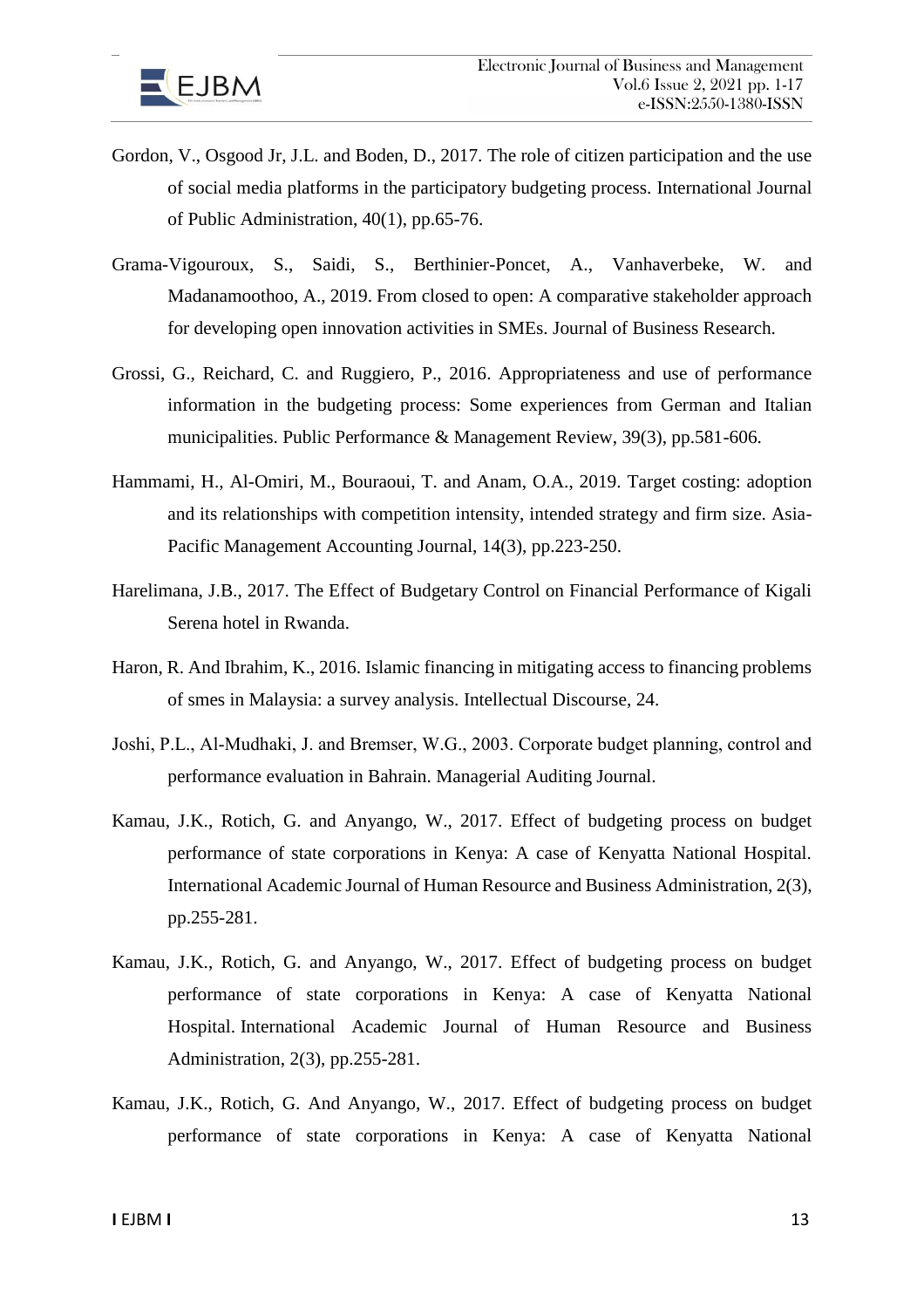

Hospital. International Academic Journal of Human Resource and Business Administration, 2(3), pp.255-281.

- Kerosi, E.V.A.N.S., 2018. Analysis of Budgetary Control Practices and the Management of Micro and Small Enterprises at Kangemi Town in Kenya. International Journal of Scientific and Research Publications, 8(1).
- Lau, C.M., Scully, G. and Lee, A., 2018. The effects of organizational politics on employee motivations to participate in target setting and employee budgetary participation. Journal of Business Research, 90, pp.247-259.
- Lee, J.D., Whalley, L.K., Heard, D.E., Stone, D., Dunmore, R.E., Hamilton, J.F., Young, D.E., Allan, J.D., Laufs, S. and Kleffmann, J., 2016. Detailed budget analysis of HONO in central London reveals a missing daytime source. Atmospheric Chemistry and Physics, 16, pp.2747-2764.
- Lin, W.L., Cheah, J.H., Azali, M., Ho, J.A. and Yip, N., 2019. Does firm size matter? Evidence on the impact of the green innovation strategy on corporate financial performance in the automotive sector. Journal of Cleaner Production, 229, pp.974-988.
- Maelah, R. and Yadzid, N.H.N., 2018. Budgetary control, corporate culture and performance of small and medium enterprises (SMEs) in Malaysia. International Journal of Globalisation and Small Business, 10(1), pp.77-99.
- Mandritsa, I.V., Stefano, S., Mandritsa, O.V. and Petrenko, V.I., 2016. Mechanism of economic security relativelly to market agents on possible leaks of business information. Modern economy success, (1), pp.19-31.
- Meng, W., Wang, Y., Li, Y. and Huang, B., 2020. Impact of product subsidies on R&D investment for new energy vehicle firms: Considering quality preference of the early adopter group. Plos one, 15(7), p.e0236626.
- Messer, R., 2017. Budgets and other lies: Evidence of bias in financial planning. Business Horizons, 60(4), pp.447-453.
- Miraji, G., 2017. The impact of budgetary control on the organizational performance of public institutions in tanzania.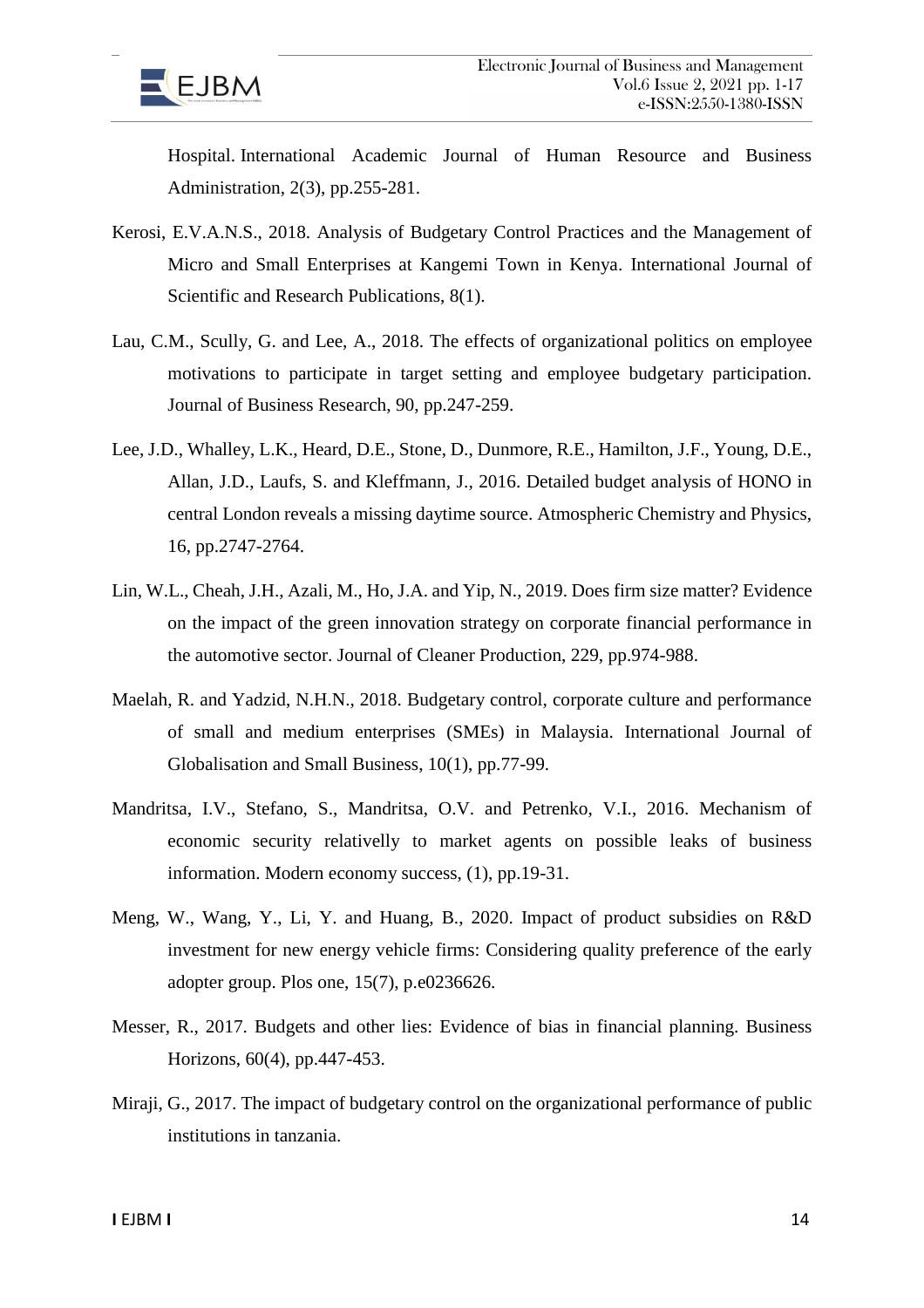

- Mohamed, I.A., Kerosi, E. and Tirimba, O.I., 2016. Analysis of the Effectiveness of Budgetary Control Techniques on Organizational Performance at DaraSalaam Bank Headquarters in Hargeisa Somaliland.
- Nafisatu, A.D., 2018. Effect of Budget and Budgetary Control on Firms Performance: A Case Study of the East African Portland Cement Company Limited (Doctoral dissertation, United States International University-Africa).
- Nasution, D.A.D., 2020. Effect of Budgetary Participation on the Budgetary Slack with Information Asymmetry, Environmental Uncertainty, and Budget Emphasis as Variables Moderation. The International Journal of Business Management and Technology, 4(2), pp.113-120.
- Nwanyanwu, L.A. and Ogbonnaya, A.N., 2018. Budgetary Control and Financial Performance of Small and Medium Sized Enterprises in Rivers State. International journal of Economics and financial management, 3(1), pp.66-73.
- Ogungbade, O.I., Olweny, T. and Oluoch, O., 2017. Effect of Firm Size on Innovation among Manufacturing Companies in Nigeria. European Journal of Business, Economics and Accountancy, 5(6).
- Okere, P.A., (2017). Impact of Budget Deficit on Nigeria's Macroeconomic Variables: 1980- 2012.
- Palazuelos, E., Crespo, Á.H. and del Corte, J.M., 2018. Accounting information quality and trust as determinants of credit granting to SMEs: the role of external audit. Small Business Economics, 51(4), pp.861-877.
- Pan, Y., 2019, February. Research on Financing Preference and Performance of Sci-tech Finance for Sci-tech smes. In 2019 4th International Conference on Financial Innovation and Economic Development (ICFIED 2019). Atlantis Press.
- Rizzi, F., Annunziata, E. and Frey, M., 2018. The relationship between organizational culture and energy performance: A municipal energy manager level study. Business Strategy and the Environment, 27(6), pp.694-711.
- Rubin, A. and Babbie, E.R., 2016. Empowerment series: Research methods for social work. Cengage Learning.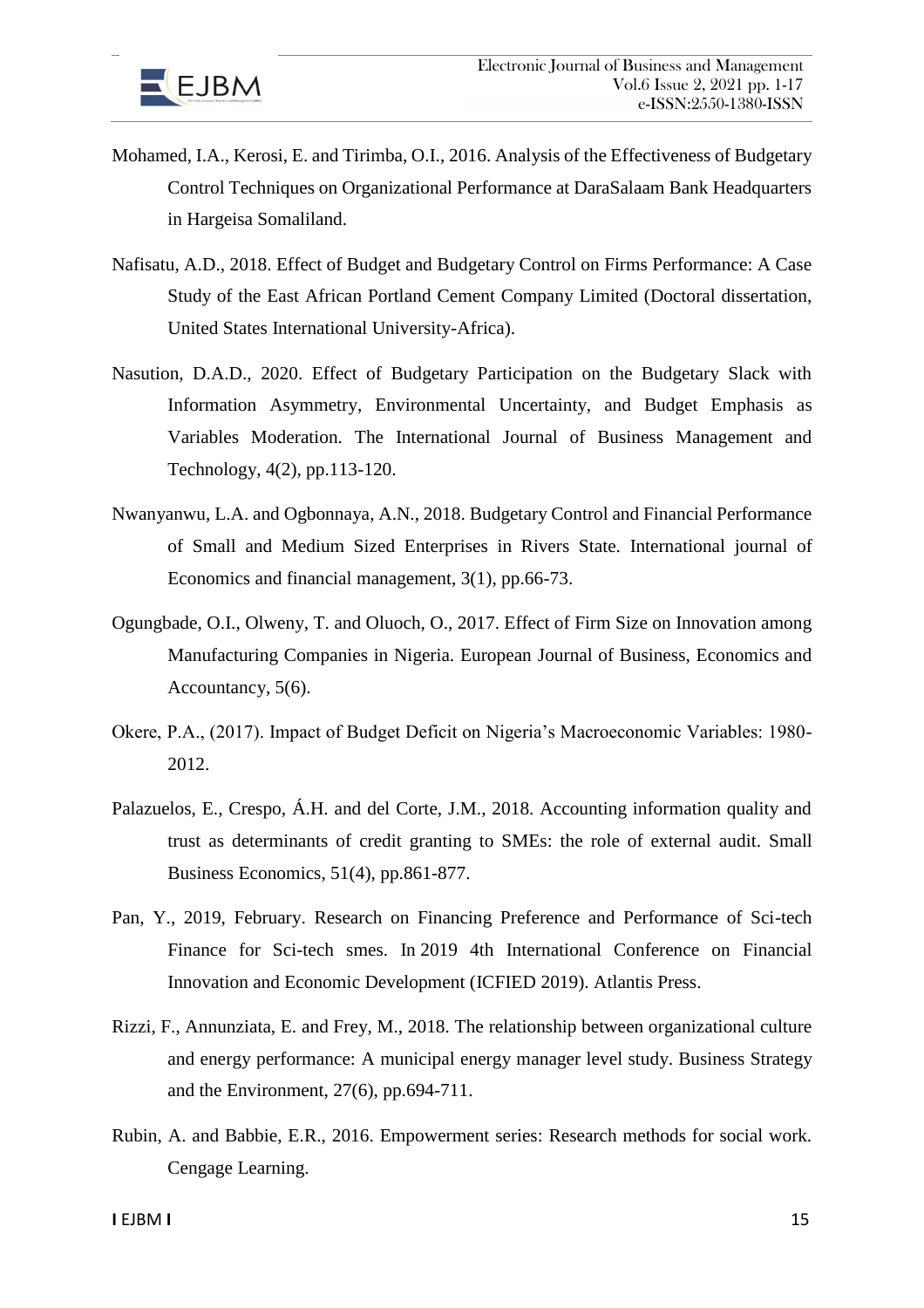

- Schmitz, S.O., 2020. Budgetary Control–the Backbone of MCS. In The Future of Management Control is Fair (pp. 13-29). Springer Gabler, Wiesbaden.
- Schoute, M. and Wiersma, E., 2011. The relationship between purposes of budget use and budgetary slack. In Advances in Management Accounting. Emerald Group Publishing Limited.
- Sharma, U. and Frost, D., 2020, June. Social capital and the budgeting process: a study of three organisations. In Accounting Forum (pp. 1-22). Routledge.
- Sirén, C., Hakala, H., Wincent, J. and Grichnik, D., 2017. Breaking the routines: Entrepreneurial orientation, strategic learning, firm size, and age. Long Range Planning, 50(2), pp.145-167.
- Stål, H.I. and Babri, M., 2020. Educational interventions for sustainable innovation in small and medium sized enterprises. Journal of cleaner production, 243, p.118554.
- Sulo, S., Feldstein, J., Partridge, J., Schwander, B., Sriram, K. and Summerfelt, W.T., 2017. Budget impact of a comprehensive nutrition-focused quality improvement program for malnourished hospitalized patients. *American Health & Drug Benefits*, *10*(5), p.262.
- Tontini, G., de Carvalho, L.C., da Costa Schlindwein, N.F. and Tomarevski, V., 2016. Maturity model of procurement and supply management in small and medium-size enterprises. International Journal of Quality and Service Sciences.
- Turner, M.J., 2017. Precursors to the financial and strategic orientation of hotel property capital budgeting. Journal of Hospitality and Tourism Management, 33, pp.31-42.
- Van Wyk, A., 2020. Developing a budgetary control framework for a multinational company using Industry 4.0 technologies (Doctoral dissertation, North-West University (South Africa)).
- Vanclay, F. and Hanna, P., 2019. Conceptualizing company response to community protest: Principles to achieve a social license to operate. Land, 8(6), p.101.

Waheed, W. And Siddiqui, D.A., 2019. The Profiling of Awareness of Access and Use of Finance: A Case Study of smes in Karachi. Available at SSRN 3397486.